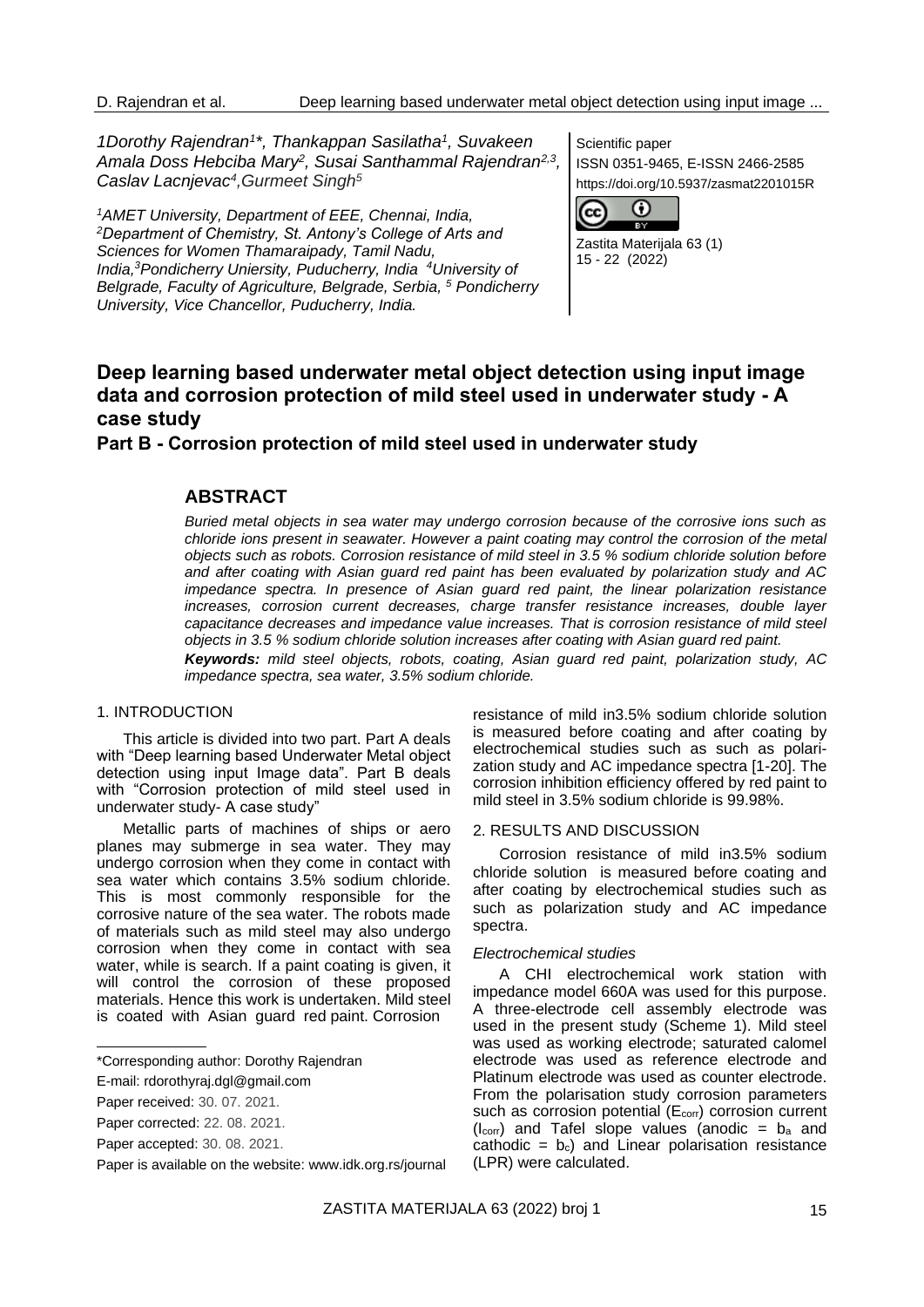

*Scheme 1. Three electrode cell assembly*

*Shema 1. Sklop ćelije sa tri elektrode*

AC impedance spectral studies were carried out on a CHI – Electrochemical workstation with impedance, Model 660A. A three – electrode cell assembly was used. The working electrode was mild steel, A saturated calomel electrode (SCE) was the reference electrode and platinum was the counter electrode. The real part (Z') and imaginary part (-Z'') of the cell impedence were measured in ohms at various frequencies. Values of the charge transfer resistance (Rt) and the double layer capacitance  $(C_{\text{dl}})$  and impedance value were calculated from Nyguist plots and Bode plots.

#### *Analysis of polarization curves*

Polarisation study has been used to detect the formation of protective film on the metal surface. When a protective film is formed on the metal surface, the linear polarisation resistance (LPR) increases and the corrosion current  $(l_{\text{corr}})$ decreases.

The polarisation curves of mild steel immersed in various test solutions are shown in Figures 1 and 2. The corrosion parameters namely, corrosion potential ( $E_{corr}$ ), Tafel slopes ( $b_c$ = cathodic;  $b_a$ = anodic) linear polarisation resistance (LPR) and the corrosion current (I<sub>corr</sub>) values are given in Table 1.

When mild steel is immersed in 3.5%NaCl solution, the corrosion potential is -0.997 V vs SCE. The LPR value is 25 Ohmcm<sup>2</sup>. The corrosion current value is 1.896×10<sup>-3</sup> A/cm<sup>2</sup>.



*Figure 1. Tafel plot of mild steel immersed in 3.5 % sodium chloride solution Slika 1. Tafel-ova kriva za meki čelik uronjen u 3.5 % rastvor natrijum hlorida*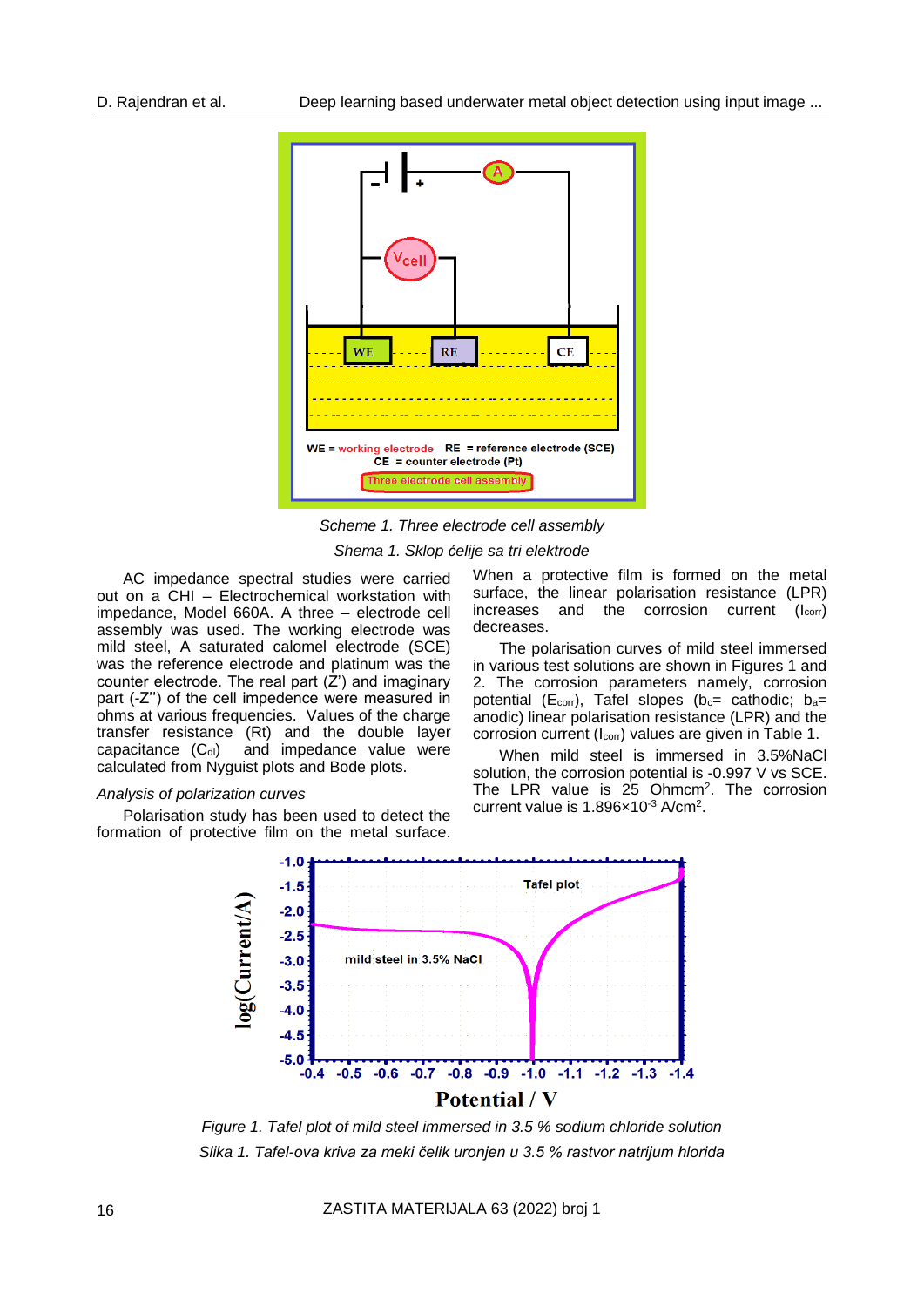

*Figure 2. Tafel plot of mild steel immersed in 3.5 % sodium chloride solution after coated with red paint Slika 2. Tafel-ova kriva za meki čelik uronjen u 3.5 % rastvor natrijum hlorida nakon premazivanja crvenom bojom*

- *Table 1. Corrosion parameters of mild steel immersed in 3.5%NaCl in the absence and presence of protective coating (Asian guard red paint)*
- *Tabela 1. Parametri korozije mekog čelika uronjenog u 3.5%NaCl u odsustvu i prisustvu zaštitnog premaza (azijska zaštitna crvena boja)*

| Svstem                                 | E <sub>corr</sub> | $b_c$    | $b_a$    | LPR                | <b>I</b> corr          |
|----------------------------------------|-------------------|----------|----------|--------------------|------------------------|
|                                        | V vs SCE          | V/decade | V/decade | Ohmcm <sup>2</sup> | A/cm <sup>2</sup>      |
| 3.5%NaCl                               | -0.997            | 6.035    | 3.281    | 25                 | $1.896 \times 10^{-3}$ |
| 3.5% NaCl+Asian guard red paint (AGRP) | -0.681            | 5.185    | 5.663    | 167159             | $2.398 \times 10^{-7}$ |

*Influence of asian guard red paint (AGRP) on the corrosion resistance of mild steel immersed in 3.5%NaCl*

Coating of Asian guard red paint (AGRP) coated mild steel shifts the corrosion potential to - 0.681 V vs SCE. The corrosion potential is shifted to anodic side. This indicates that the anodic reaction is controlled predominantly. The LPR value increases from 25 to 167159 Ohmcm<sup>2</sup> (Figure 3), and the corrosion current decreases from  $1.896x10^{-3}$  to  $2.398x10^{-7}$ A/cm<sup>2</sup>.



*Figure 3. Comparison of LPR values Slika 3. Poređenje LPR vrednosti*

This tremendous decrease in corrosion current value suggests that a protective film is formed on

the metal surface and probably the protective film consists of  $Fe^{2+}$ complex formed between Fe $2+$  and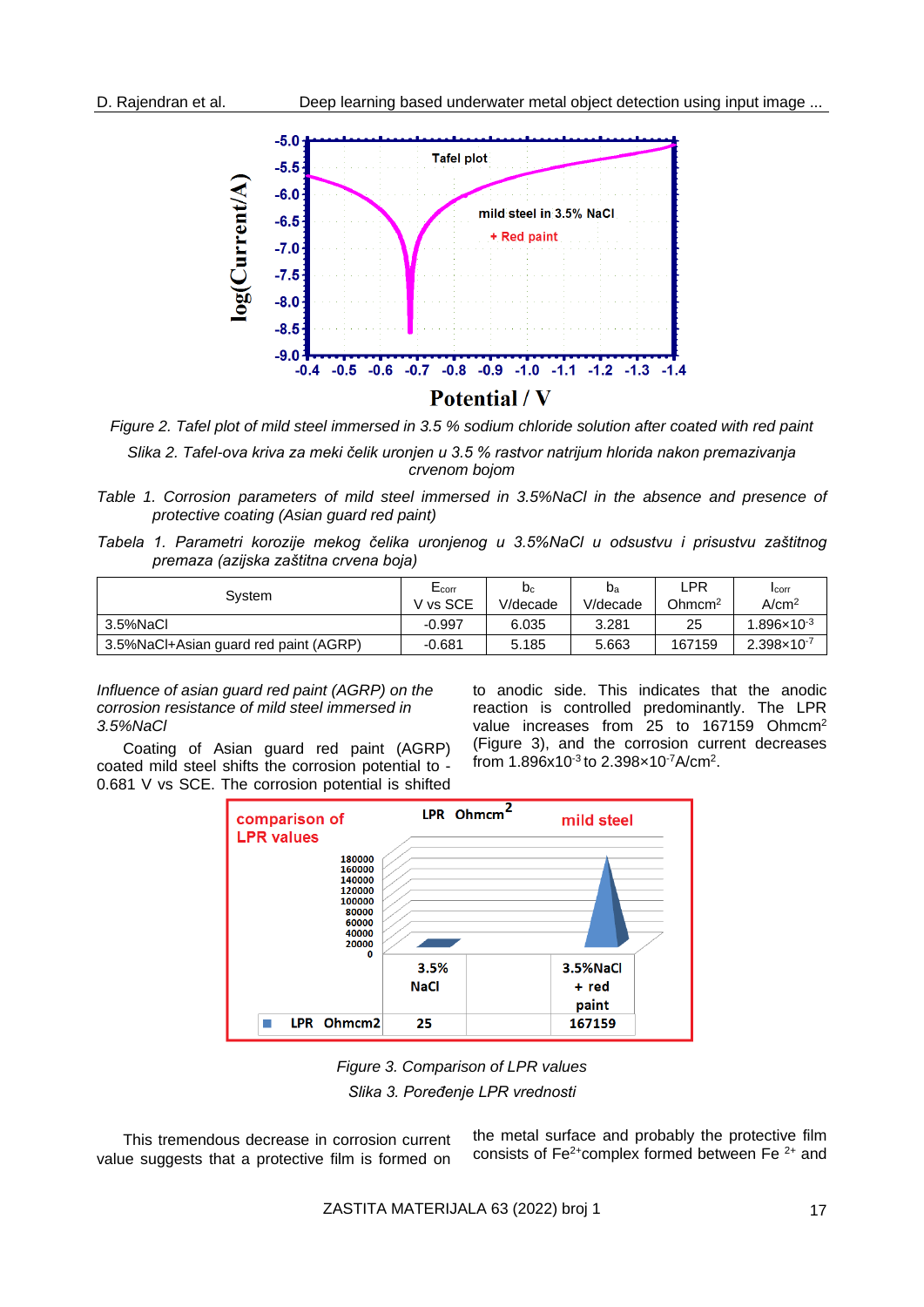the ingredients of the Asian guard red paint (AGRP)**.** A better understanding is that the paint does not allow the water molecule to reach the metal surface. Hence corrosion is controlled to great extent. The inhibition efficiency calculated from LPR values is 99.99%. The corrosion potential shifts to the noble side, thus confirming the protective nature of the red paint (Figure 4).



*Figure 4. Comparison of corrosion potentials Slika 4. Poređenje korozionih potencijala*

#### *Implication*

When a mild steel robot or machinery coated with Asian guard red paint (AGRP) is immersed 3.5%NaCl, the corrosion resistance of the increases. This is due to the fact, the coating of the film prevents the corrosion of mild steel 3.5% NaCl. Hence, it is recommended that the mild steel used in under water technology may be coated with the

Asian guard red paint (AGRP). The inhibition efficiency calculated from LPR values is 99.99%.

#### *Analysis of AC Impedance spectra*

The AC Impedance spectra of mild steel immersed in various solutions are shown in Figures 5 a and b (Nyquist) and Figures 6 and 7 (Bode plots).



*Figure 5a. Nyquist plot of mild steel in 3.5% NaCl solution Slika 5a. Nyquist-ova kriva za meki čelik u 3.5% rastvoru NaCl*

18 ZASTITA MATERIJALA 63 (2022) broj 1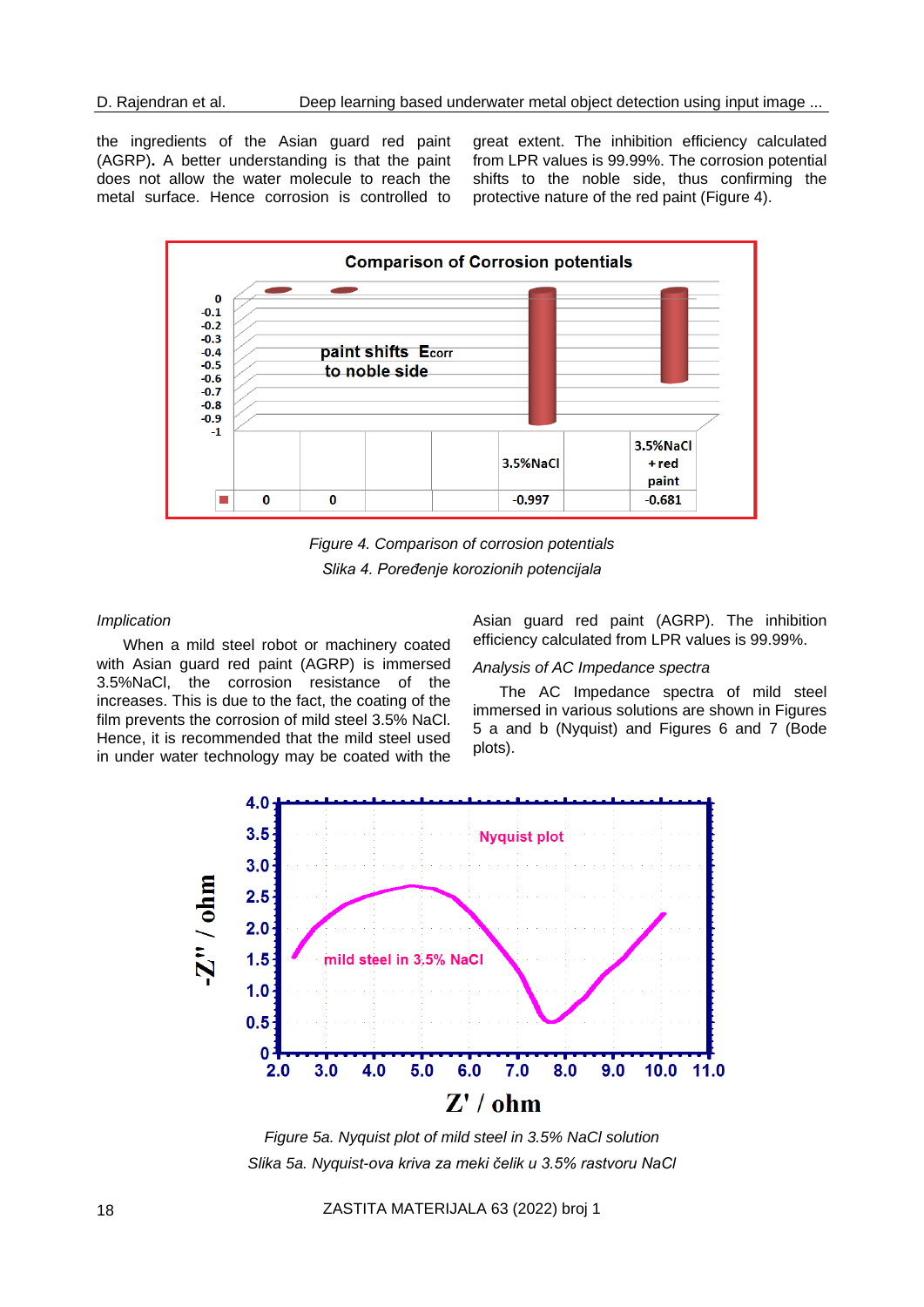

*Figure 5b. Nyquist plot of mild steel coated with red paint in 3.5% NaCl solution Slika 5b. Nyquist-ova kriva za meki čelik premazan crvenom bojom u 3.5% rastvoru NaCl*



*Figure 6. Bode plots of mild steel in 3.5% NaCl solution Slika 6. Bode-ova kriva za meki čelik u 3.5% rastvoru NaCl*

AC impedance spectra have been used to detect the formation of the film on the metal surface. If the protective film is formed, the charge transfer resistance  $(R<sub>t</sub>)$  increases and double layer capacitance  $(C_{dl})$  value decreases. The impedance value increases and phase angle decreases (Figure 8).

The AC impedance parameters, namely charge transfer resistance  $(R_t)$  and double layer capacitance  $(C_{dl})$  are given in Table 2. When mild steel is immersed in 3.5% NaCl solution, the  $R_t$ value is 7.744 $ohmcm<sup>2</sup>$  and C<sub>dl</sub> value is 6.5857 $\times$ 10<sup>-7</sup> F/cm<sup>2</sup>. The impedance value is 1.012.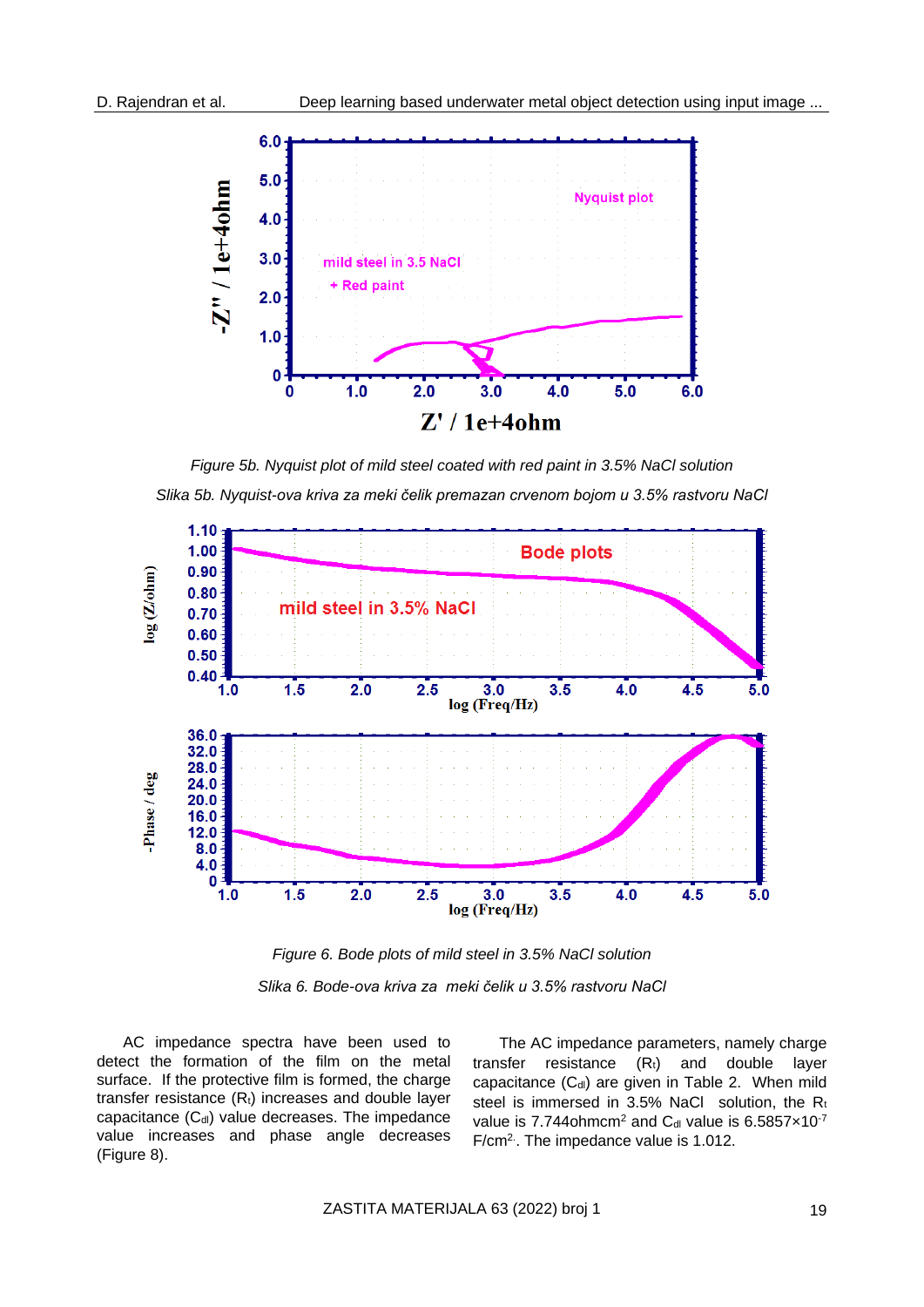

*Figure 7. Bode plots of mild steel coated with red paint in 3.5% NaCl solution Slika 7. Bode-ova kriva za meki čelik premazan crvenom bojom u 3.5% rastvoru NaCl*



*Figure 8. Protective film and corrosion parameters*

*Slika 8. Parametri zaštitnog filma i korozije*

- *Table 2. AC Impedance parameters of mild steel immersed in various solutions obtained from AC impedance spectra*
- *Tabela 2. Parametri impedanse naizmenične struje za meki čelik, uronjen u različite kombinacije, dobijeni iz spektra impedanse naizmenične struje*

| System                                 | $R_{\rm t}$ . Ohmcm <sup>2</sup> | $C_{dl}$ , F/cm $^2$     | Impedance, (log z/Ohm) |
|----------------------------------------|----------------------------------|--------------------------|------------------------|
| 3.5%NaCl                               | 7.744                            | $6.5857 \times 10^{-7}$  | 1.012                  |
| 3.5% NaCl+asian guard red paint (AGRP) | 45690                            | $1.1162 \times 10^{-10}$ | 4.11                   |

*Influence of asian guard red paint (AGRP) on the corrosion resistance of mild steel immersed in 3.5%NaCl*

When the paint coated electrode is immersed in 3.5% NaCl, the  $R_t$  value increases from 7.744 to  $45690$  Ohmcm<sup>2</sup> (Figure 9) and C<sub>dl</sub> value decreases from 6.5857×10-7 to 1.1162×10-10F/cm<sup>2</sup> . The impedance value increases from 1.012 to 4.777. These values indicate that the coated film is very strong and it is not broken by the ions present in 3.5%NaCl medium. Corrosion inhibition efficiency

calculated from  $R_t$  values is 99.98%, which is more appreciated.

#### *Implication*

When a mild steel robot or machinery coated with Asian guard red paint (AGRP) is immersed 3.5%NaCl, the corrosion resistance of the increases. This is due to the fact, the coating of the film prevents the corrosion of mild steel 3.5% NaCl. Hence, it is recommended that the mild steel used in under water technology may be coated with the Asian guard red paint (AGRP).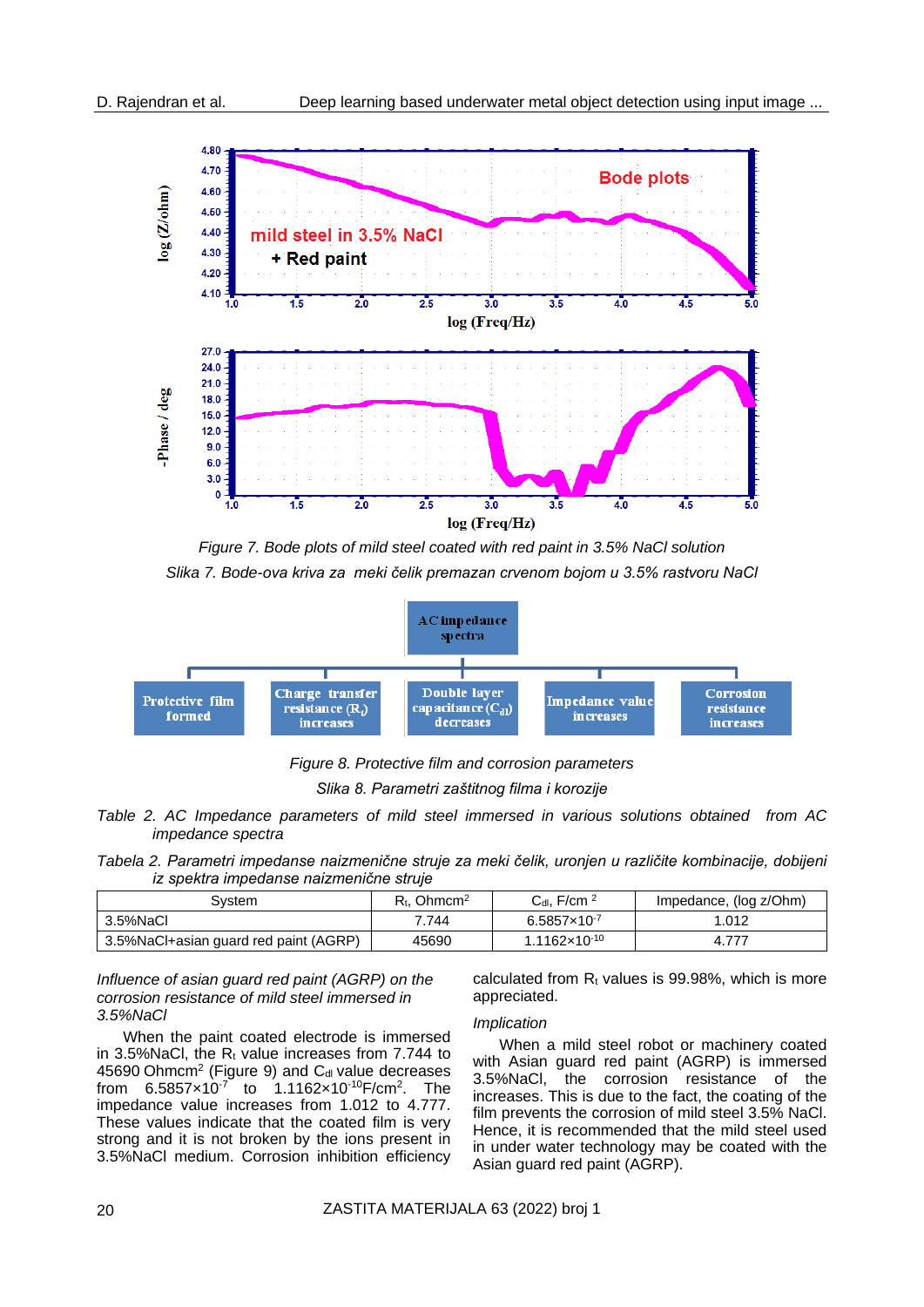

*Figure 9. Comparison of R<sup>t</sup> values Slika 9. Poređenje vrednosti R<sup>t</sup>*

#### 3. CONCLUSION

Metallic parts of machines of ships or aero planes may submerge in sea water. They may undergo corrosion when they come in contact with sea water which contains 3.5% sodium chloride [21]. This is most commonly responsible for the corrosive nature of the sea water. The robots made of materials such as mild steel may also undergo corrosion when they come in contact with sea water, while is search. If a paint coating is given, it will control the corrosion of these proposed materials. Hence this work is undertaken. Mild steel is coated with Asian guard red paint. Corrosion resistance of mild in3.5% sodium chloride solution is measured before coating and after coating by electrochemical studies such as such as polarization study and AC impedance spectra. The corrosion inhibition efficiency offered by red paint to mild steel in 3.5% sodium chloride is 99.98%.

When a mild steel robot or machinery coated with Asian guard red paint (AGRP) is immersed 3.5%NaCl, the corrosion resistance of the increases. This is due to the fact, the coating of the film prevents the corrosion of mild steel 3.5% NaCl. Hence, it is recommended that the mild steel used in under water technology may be coated with the Asian guard red paint (AGRP).

#### 4. REFERENCES

[1] S.Rajendran, M.K.Devi, A.P.P.Regis, A.J.Amalraj, J. Jeyasundari, M.Manivannan (2009) Electroplating using environmental friendly garlic extract, A case study, Zast. Mater., **50**, 131–140.

- [2] S.Rajendran, P.Chitradevi, S.Johnmary, A. Krishnaveni, S.Kanchana, L.Christy, R. Nagalakshmi, B.Narayanasamy (2010) Corrosion behaviour of SS 316L in artificial saliva in presence of electral, Zast. Mater., **51**, 149–158.
- [3] S.Rajendran, M.Agasta, R.B.Devi, B.S.Devi, K. Rajam, J.Jeyasundari (2009) Corrosion inhibition by an aqueous extract of Henna leaves (*Lawsonia Inermis L*), Zast. Mater., **50**, 77–84.
- [4] A.C.C.Mary, S.Rajendran, J.Jeyasundari (2017) Influence of Coffee on the corrosion resistance of SS 316L, Ni-Ti alloy and thermoactive alloy in artificial saliva, Eur. Chem. Bull., **6**, 232–237.
- [5] V.Sribharathy, S.Rajendran, P.Rengan, R. Nagalakshmi (2013) Corrosion Inhibition By An Aqueous Extract Of Aleovera (L) Burm F. (Liliaceae), Eur. Chem. Bull., **2**, 471–476.
- [6] R.Epshiba, A.P.P.Regis, S.Rajendran (2014) Inhibition of Corrosion of Carbon Steel In A Well Water By Sodium Molybdate–Zn2+ System, Int. J. Nano Corros. Sci. Eng., **1**, 1–11.
- [7] N.Kavitha, P.Manjula (2014) Corrosion Inhibition of Water Hyacinth Leaves, Zn2+ and TSC on Mild Steel in neutral aqueous medium, Int. J. Nano Corros. Sci. Eng., **1**, 31–38.
- [8] R.Nagalakshmi, L.Nagarajan, R.J.Rathish, S.S. Prabha, N.Vijaya, J.Jeyasundari, S.Rajendran (2014) Corrosion Resistance Of SS316l In Artificial Urine In Presence Of D-Glucose, Int. J. Nano Corros. Sci. Eng., **1**, 39–49.
- [9] J.A.Thangakani, S.Rajendran, J.Sathiabama, R. M. Joany, R.J.Rathis, S.S.Prabha (2014) Inhibition Of Corrosion Of Carbon Steel In Aqueous Solution Containing Low Chloride Ion By Glycine -  $Zn^{2+}$ System, Int. J. Nano Corros. Sci. Eng., **1**, 50–62.
- [10] S.Gowri, J.Sathiyabama, S.Rajendran, J.A. Thangakani (2012) Tryptophan as corrosion inhibitor for carbon steel in sea water, J. Chem.,